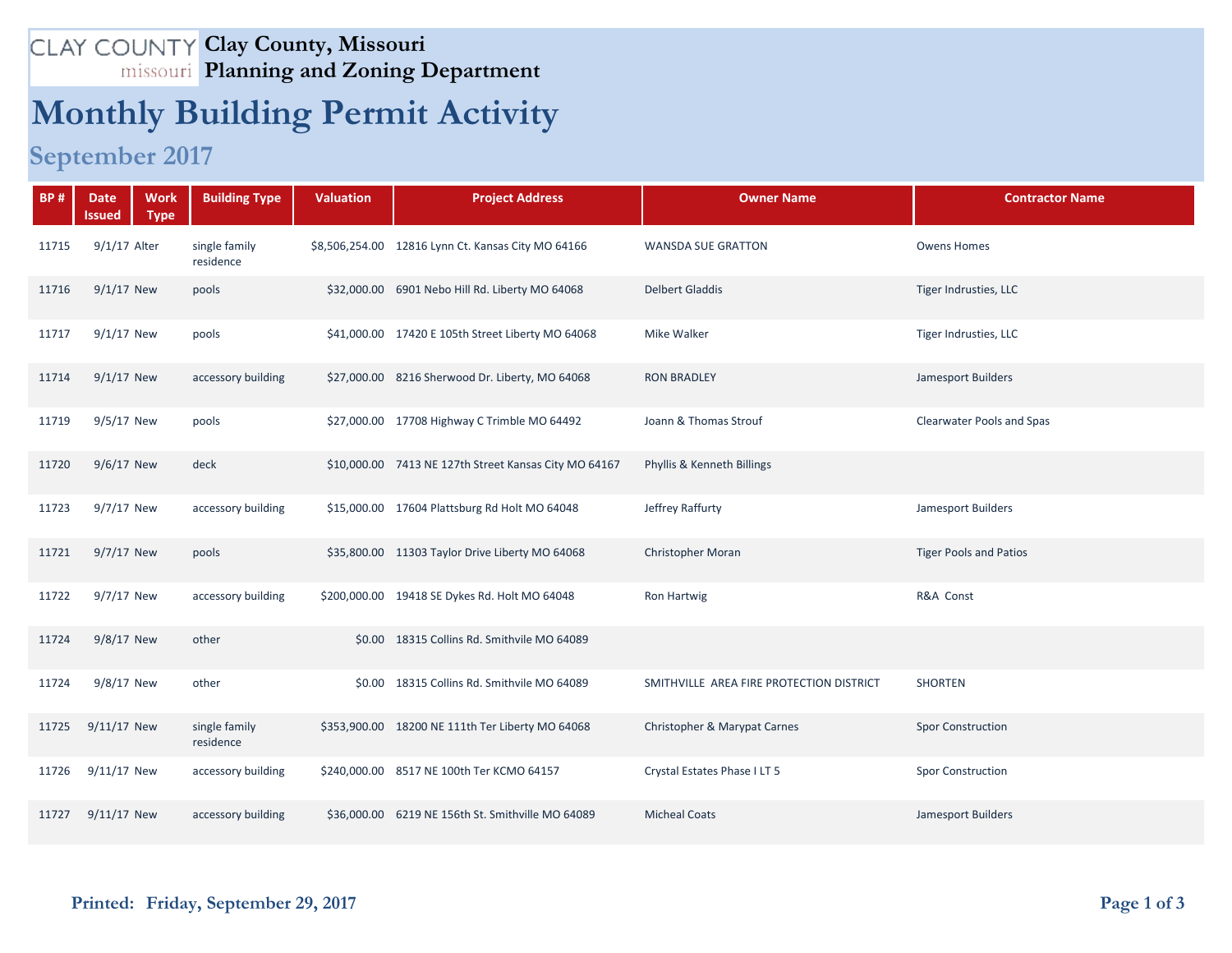| <b>BP#</b> | Date<br>Work<br><b>Type</b><br>Issued | <b>Building Type</b>       | <b>Valuation</b> | <b>Project Address</b>                                                | <b>Owner Name</b>             | <b>Contractor Name</b>      |
|------------|---------------------------------------|----------------------------|------------------|-----------------------------------------------------------------------|-------------------------------|-----------------------------|
| 11728      | $9/11/17$ New                         | pools                      |                  | \$33,500.00 12016 Marie Ct. Kearney MO 64060                          | Joshua & Sarah Highley        | Paradise Pools              |
| 11730      | 9/12/17 New                           | electrical                 |                  | \$1,500.00 17607 NE 52nd St. Liberty MO 64068                         | <b>BCR Holding LP</b>         | CM Mose                     |
| 11731      | $9/13/17$ New                         | electrical                 |                  | \$9,907.00 18220 NE 79th St Liberty MO 64068                          | Michesal & Kean Ferwalt       | C.M. Mose & Son             |
| 11732      | $9/13/17$ New                         | accessory building         |                  | \$298,800.00 14654 Lewis Avenue Liberty MO 64068                      | Adam & Bess Moyer             | <b>Cardinal Crest Homes</b> |
| 11734      | 9/15/17 New                           | pools                      |                  | \$41,260.00 12809 NE 117th Street Kearney, MO 64060                   | Bradley & Kerry Stedman       | Swim Things, Inc.           |
| 11735      | $9/15/17$ Alter                       | single family<br>residence |                  | \$130,000.00 9525 JJ HWY Excelsior Springs MO 64024                   | <b>Stacey Petersen</b>        | <b>Oscarson Const</b>       |
| 11733      | $9/15/17$ New                         | fence                      |                  | \$500.00 13921 Cameron Rd Excelsior Springs MO 64024 William Morrison |                               | <b>SELF</b>                 |
| 11736      | 9/19/17 New                           | single family<br>residence |                  | \$314,800.00 11050 Firefly Lane Liberty MO 64068                      | Kyle Schewes & Kara Shaver    | <b>Cardinal Crest Homes</b> |
| 11741      | 9/20/17 New                           | single family<br>residence |                  | \$297,500.00 11303 Zachary Dr Liberty MO 64068                        | George & April Soria          | Joseph Lane Co              |
| 11737      | 9/20/17 New                           | single family<br>residence |                  | \$159,000.00 17706 Endicott Road Kearney Mo 64060                     | Adam & Jamie Williams         | <b>SELF</b>                 |
| 11738      | 9/20/17 New                           | single family<br>residence |                  | \$361,000.00 13001 Jacob Ln Kearney MO 64060                          | Dan & Rocky Greenwood         | Freeman Custom Homes, LLC   |
| 11739      | 9/20/17 New                           | single family<br>residence |                  | \$340,900.00 13002 Jacob Ln. Kearney MO 64060                         | Greg & Ali Stewart            | Freeman Residential         |
| 11740      | 9/20/17 New                           | deck                       |                  | \$27,200.00 14822 REynolds Rd Kearney MO 64060                        | William & Shellie Speer       |                             |
| 11742      | 9/21/17 New                           | pools                      |                  | \$45,000.00 16125 Short Lane Smithville MO 64089                      | Rick & Katherine Turner       | <b>Blue Haven Pools</b>     |
| 11743      | 9/25/17 New                           | pools                      |                  | \$48,100.00 16814 NE 121st Ter Kearney Mo 64060                       | Brain & Sheryl Sebenski       | <b>Blue Paradise Pools</b>  |
| 11744      | 9/26/17 New                           | guest house                |                  | \$473,900.00 5410 Five Corners Smithville MO 64089                    | <b>Todd Leinenback</b>        | <b>SELF</b>                 |
| 11745      | 9/27/17 Repair                        | electrical                 |                  | \$5,000.00 3007 NE 124th Ter KCMO 64166                               | Patrick & Kinberley Berendzen | Clayco Electric Co., Inc.   |
| 11746      | 9/27/17 New                           | single family<br>residence |                  | \$237,400.00 9802 Liberty Hills, Liberty MO 64068                     | Jeff Adkinson                 | <b>Walker Homes</b>         |